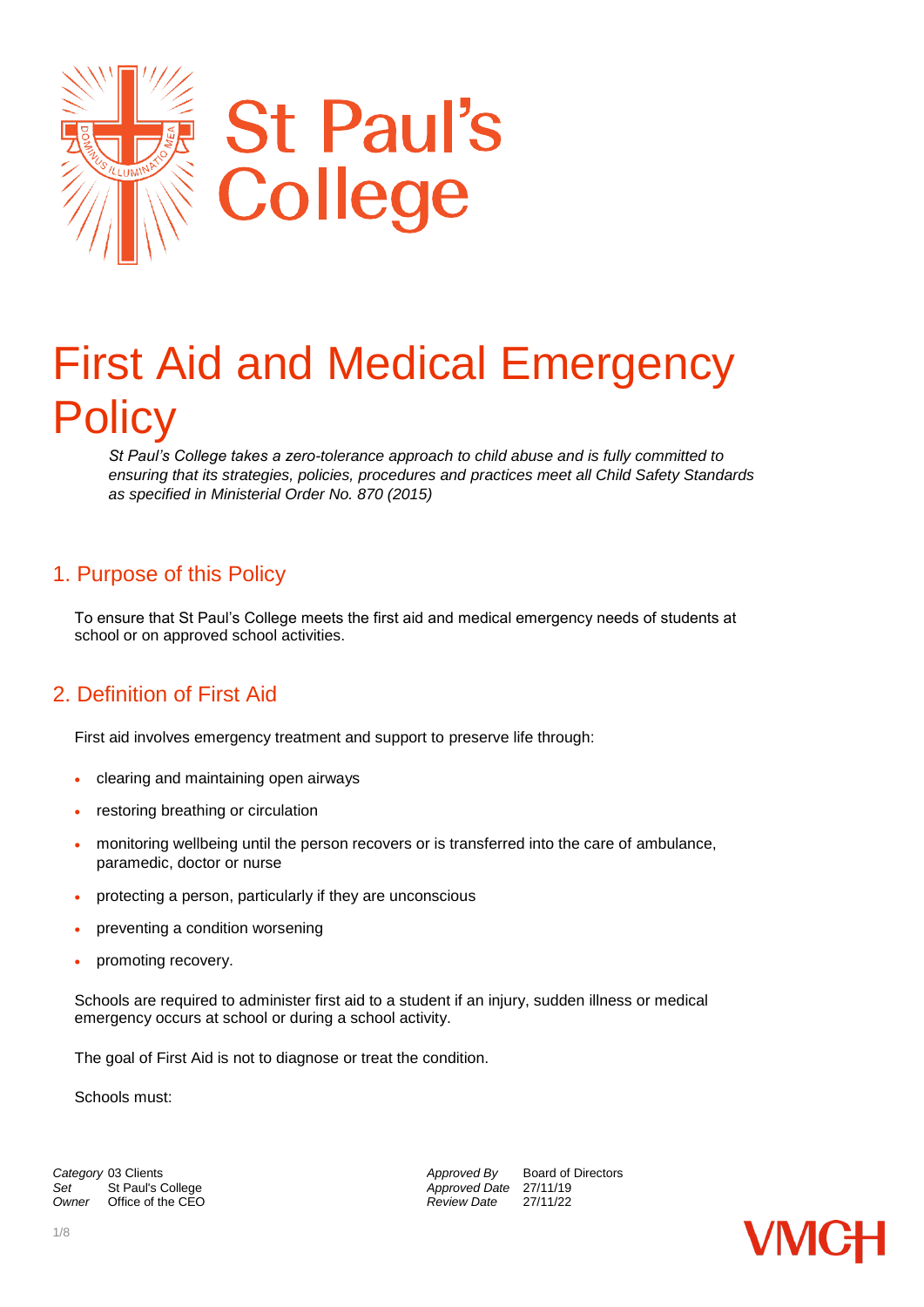- provide first aid facilities to allow for provision of basic first aid care as well as first aid treatment such as minor cuts, scratches, bruising and injury
- ensure sufficient staff trained in first aid under the provisions of the Occupational Health & Safety Act 2004 and are always available to assist an ill or injured person. See: St Paul's College First Aid policy – Infection Prevention and Control
- maintain at least one major first aid kit located in the sick bay
- maintain portable first aid kits for excursions and yard duty
- in the case of a medical emergency, schools must immediately contact emergency medical services (call 000) and be familiar with the school's emergency procedures
- Staff may also contact NURSE-ON-CALL (1300 606 024) in an emergency for immediate, expert advice from a registered nurse – 24 hours a day, 7 days a week

Please note: First aid for anaphylaxis and asthma are provided in St Paul's College Anaphylaxis and Asthma policies.

## 3. First Aid Procedures

Where a student is feeling unwell

Unwell students should not attend school. If a child feels unwell at school, staff should contact the student's family (ensure emergency contact details are up to date) and/or seek medical assistance.

Where there is a medical emergency

Staff should take emergency action without waiting for parent/guardian consent. Delays in these circumstances could compromise safety. Staff should:

- immediately contact emergency medical services (call 000)
- apply first aid until assistance arrives
- notify parents/carers once action has been taken
- notify VMCH

## 4. Applying first aid

If necessary, apply basic first aid with DRSABCD:

- Danger always check for any danger to you, any bystanders, and then the injured student. Staff should not put themselves in danger when assisting an injured or sick student
- $\bullet$  Response check if the student is conscious by seeing if they will respond when you talk to them, touch their hand or squeeze their shoulder
- Send for help call 000
- Airway check the student's airway is clear and that they are breathing

Set St Paul's College *Set* Approved Date 27/11/19<br>
Owner Office of the CEO **Approved Date** 27/11/22 *Office of the CEO* 

**Category** 03 Clients *Category* 03 Clients *Approved By* Board of Directors *Set* St Paul's College **Approved Date 27/11/19** 

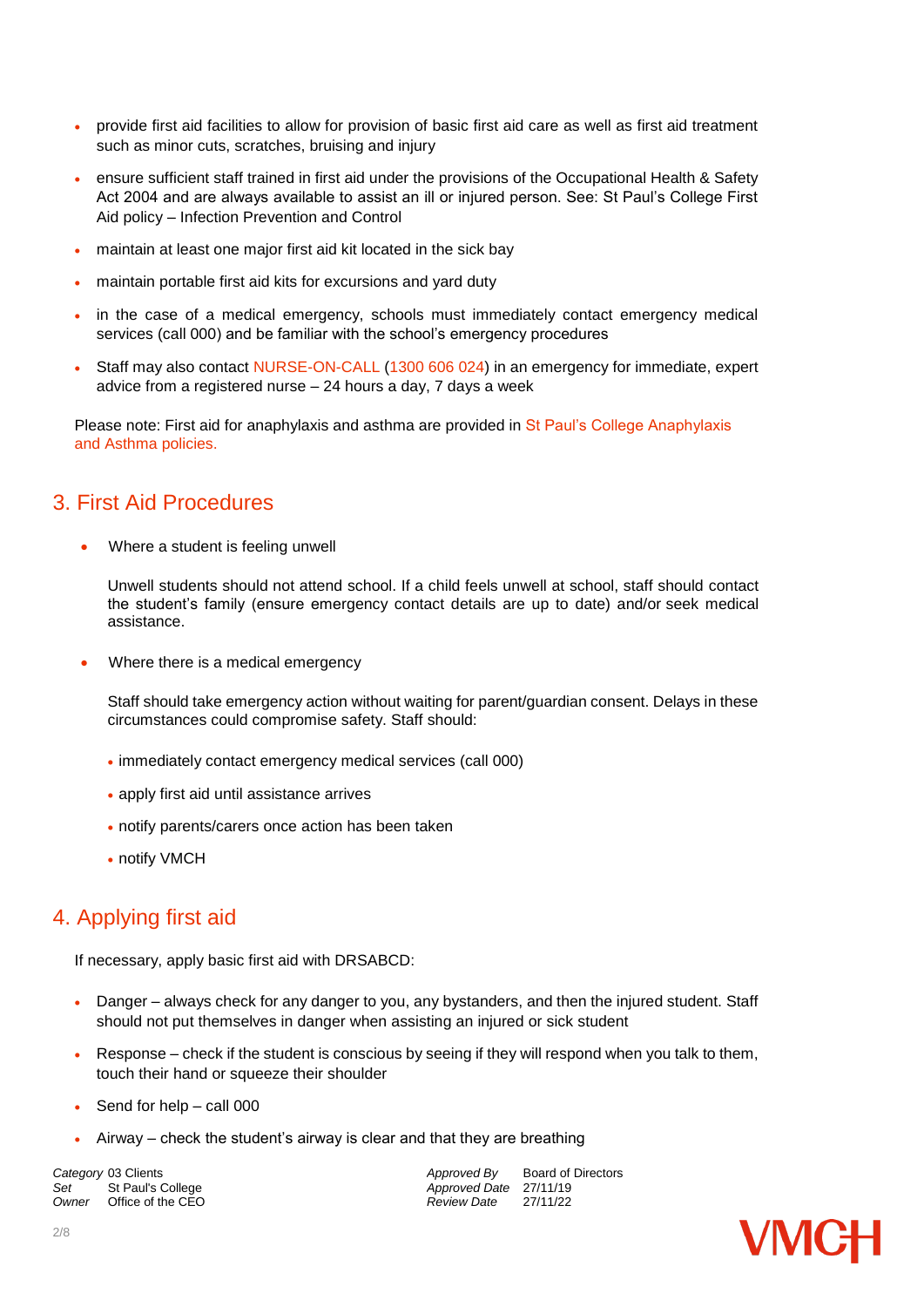- Breathing check for breathing (look for chest movements, listen for air coming through the student's mouth or nose or feel for breathing by placing a hand on the lower part of the student's chest)
- CPR if the student is unconscious and not breathing, apply CPR (cardiopulmonary resuscitation)
- Defibrillator if the student is unconscious and not breathing, apply an automated external defibrillator (AED) if one is available. Some AEDs are not suitable for children so ensure the device is checked for suitability.

Important note: staff should only apply first aid in line with their skills and level of training.

## 5. Where there is a head injury and suspected concussion

Following a head injury or knock to the head, children and adolescents may be more susceptible to concussion and take longer to recover.

#### **RED FLAGS – Call an ambulance**

If there is concern after a head injury, including whether ANY of the following signs are observed or complaints are reported, first aid should be administered AND an ambulance should be called for urgent medical assessment:

- neck pain or tenderness
- double vision
- weakness or tingling/burning in arms or legs
- severe or increasing headache
- seizure or convulsion
- loss of consciousness
- deteriorating conscious state
- vomiting
- increasingly restless, agitated or combative

OBSERVABLE SIGNS – take appropriate action

If there are NO RED FLAGS but signs and symptoms that suggest concussion:

- the student should be immediately removed from play/sport and not engage in further activity (e.g. returning to a sporting game)
- the school must advise the parent or carer to collect the student and recommend a medical assessment, even if the symptoms resolve.
- See: DET [Concussion Recognition Tool 5](http://bjsm.bmj.com/content/bjsports/early/2017/04/26/bjsports-2017-097508CRT5.full.pdf)

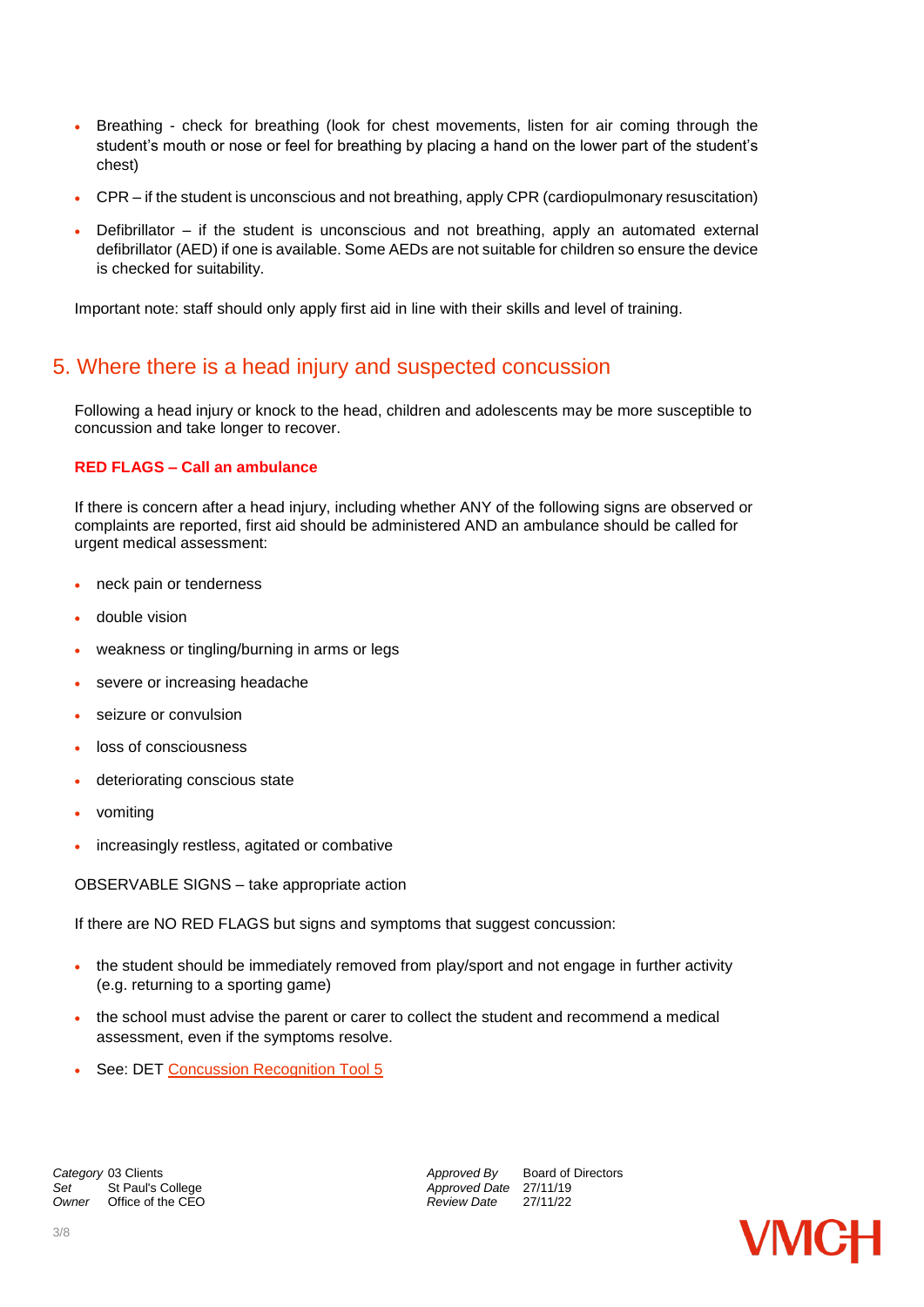## 6. Making contact with parents and carers

Whenever there is a suspected concussion, parents/carers should always be contacted and the following actions taken:

- If concussion IS suspected:
	- $\circ$  the school must contact the parent or carer and ask the parent or carer to collect the student from school and recommend a medical assessment, even if the symptoms resolve.
- If concussion ISN'T suspected:
	- o the parent or carer should be contacted and informed of the injury
	- $\circ$  If, after being informed of this process the parent or carer wish to collect the student from school, they may do so.

Following identified concussion incidents, schools may need to make reasonable adjustments as guided by the student's treating team, including:

- return to learning and return to sport plans
- modifying school programs to include more regular breaks, rests and increased time to complete tasks

## 7. Where there is an identified health need

First aid requirements for students with identified health care needs should be explained in the Student Health Support Plan, Anaphylaxis Management Plan or Asthma Care Plan. See St Paul's College Health Care Needs Policy

To display a photo of a student and a description of their health care needs in a staff area, consent is required from parents/carers and/or the student, if they are at secondary school age.

## 8. Not-for-resuscitation order

When students have a Not-For-Resuscitation order (NFR) as part of their palliative care to manage a deteriorating and life-threatening condition, the first aid response should include:

- documentation in the Student Health Support Plan
- immediate call for an ambulance.

It is not the role of the school and school staff to make a decision about medical prognosis or to determine whether the point of the Not-For-Resuscitation order has been reached.

## 9. Accompanying student to hospital

At the principal's discretion, a staff member may accompany a student transported by emergency services when one or more of the following applies:

a parent/carer or emergency contact person cannot do so

**Category** 03 Clients *Category* 03 Clients *Approved By* Board of Directors *Set* St Paul's College **Approved Date 27/11/19** Set St Paul's College *Set* Approved Date 27/11/19<br>
Owner Office of the CEO **Approved Date** 27/11/22 *Office of the CEO* 

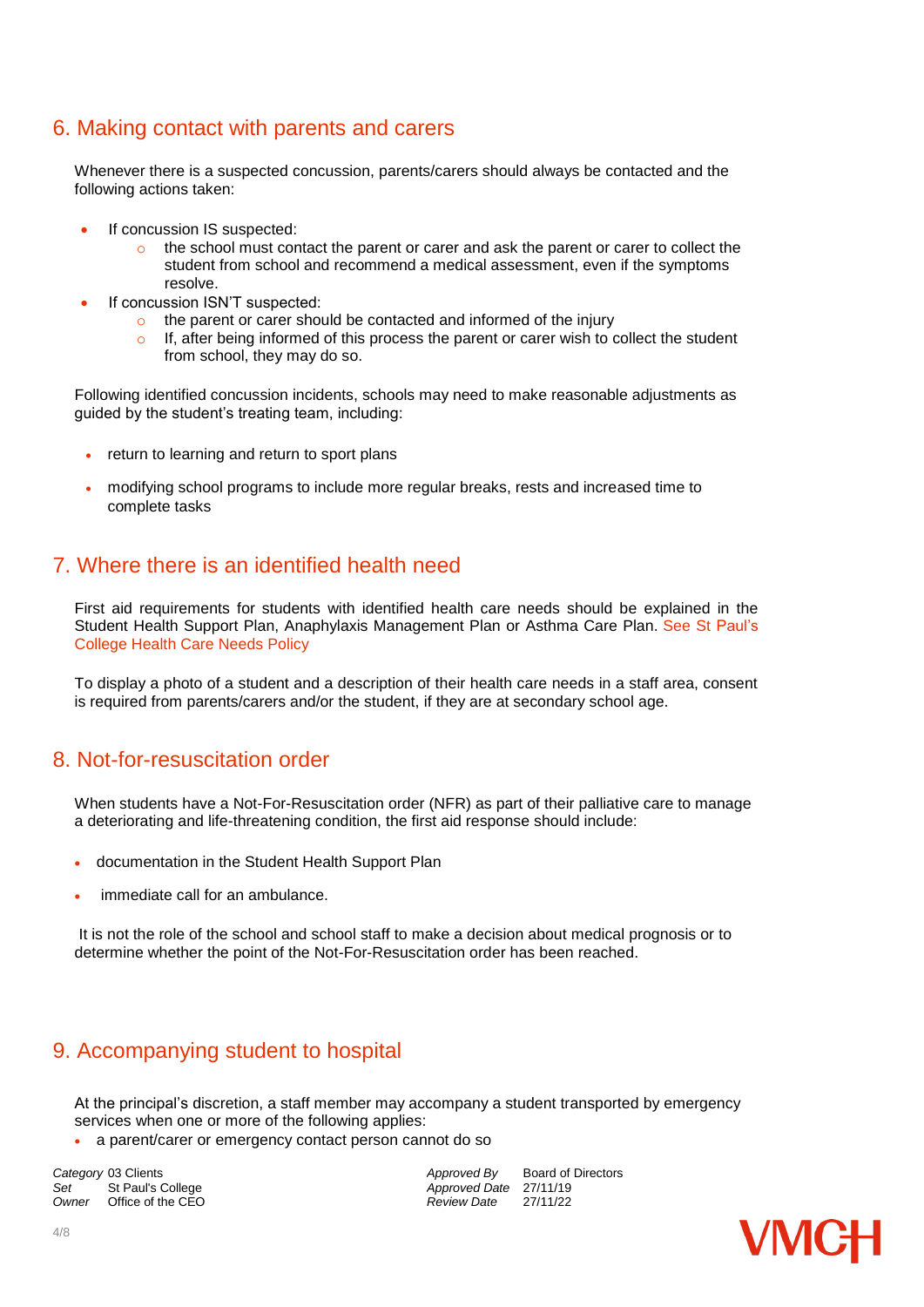- the age or developmental needs of the student justifies this
- alternative supervision for remaining students can be arranged

## 10. Accompanying Student in Private Vehicle

On the rare occasion when a school staff member has to transport a student to emergency care (such as when an ambulance is not available), at least two adults should accompany the student to ensure that:

- the driver is not distracted
- the student can be constantly supervised

#### 11. Medication

Schools should not:

- store or administer analgesics such as aspirin and paracetamol as a standard first aid strategy as they can mask signs and symptoms of serious illness or injury
- allow a student to take their first dose of a new medication at school in case of an allergic reaction. This should be done under the supervision of the family or health practitioner.
- allow use of medication by anyone other than the prescribed student.

**Note:** Only in a life-threatening emergency could this requirement be varied. For example, if a student is having an asthma attack and their own blue reliever puffer is not readily available, one should be obtained and given without delay.

See: St Paul's College Medication Policy

#### 12. Use of Ice Packs

When using an icepack to treat a minor injury such as a bump or bruise do not apply directly to skin and remove if pain or discomfort occurs and use a cold compress (towel or cloth rinsed in cold water) as an alternative.

When an injury causes a nose bleed then an ice pack should not be used - instead a cold compress may be used.

## 13. Other Injuries

In the following circumstances an icepack and/or cold compress should not be used and medical help should be sought - **usually by calling an ambulance**:

- loss of consciousness, even if only briefly
- a less than alert conscious state

**Category** 03 Clients **Approved By** Board of Directors *Approved By* Board of Directors *Approved Bate* 27/11/19 Set St Paul's College *Set* Approved Date 27/11/19<br>
Owner Office of the CEO **Approved Date** 27/11/22 *Office of the CEO* 

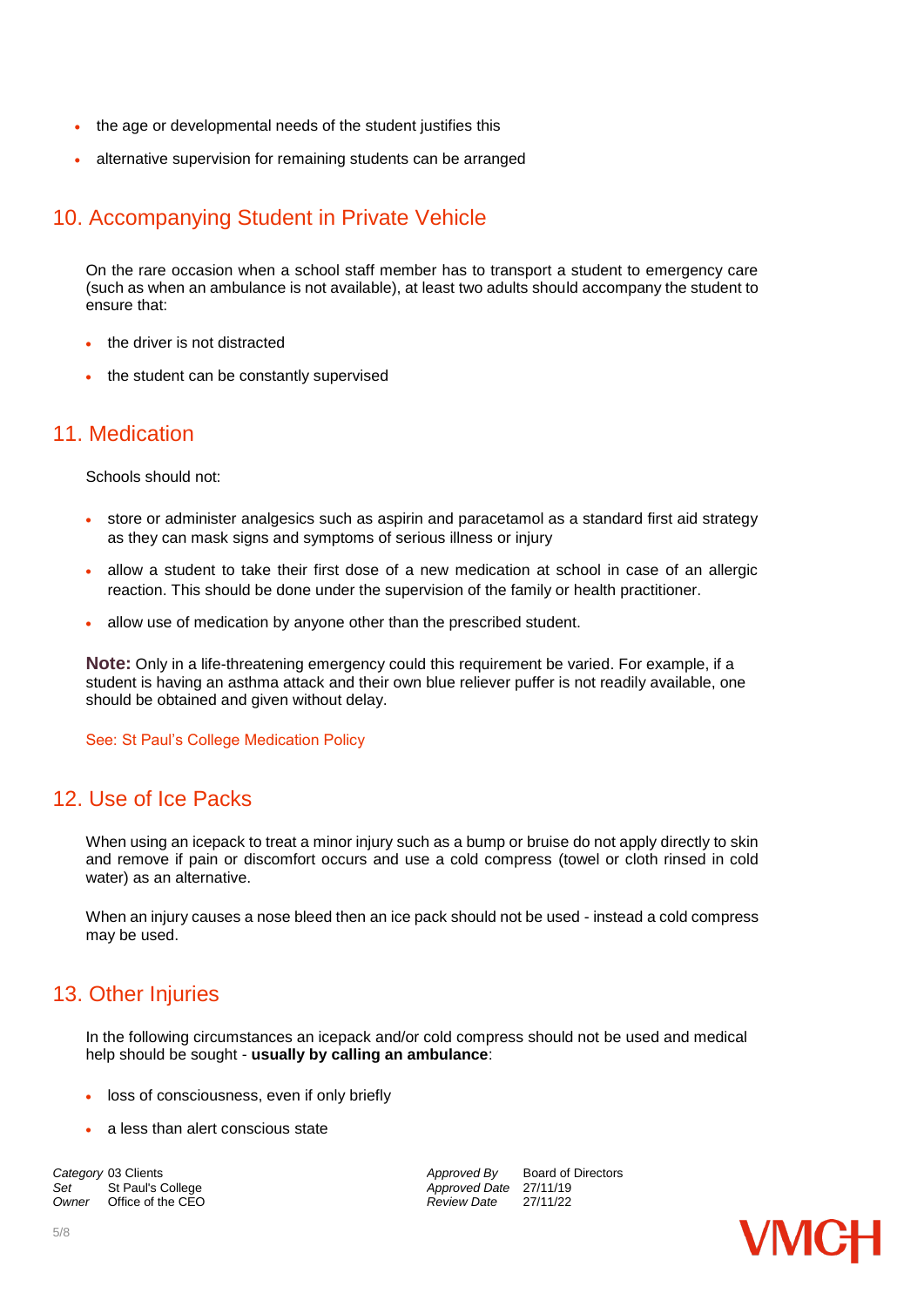- suspicion of a fracture
- suspicion of a spinal injury
- damage to eyes or ears
- penetration of the skin
- deep open wounds

## 14. Staff and Training

Principals and school staff must:

- be familiar with the school's first aid procedures
- observe their duty of care to students by providing first aid treatment within the limits of their skill, expertise, training and responsibilities
- nominate staff to be first aid officer/s (dependent on the number of employees/students)
- ensure there is always a nurse or first aid officer who:
	- o can assist an ill or injured person
	- o has current qualifications covering all the school's first aid requirements

Principals must ensure relevant staff receive additional training to meet student health needs (which may include training for anaphylaxis, asthma or diabetes management).

## 15. Training

The need for first aid varies at each school. Staff who practise first aid should have their position description updated to reflect this extra responsibility.

Staff nominated to be First Aid Officers must have completed:

- a recognised first aid training course that meets the requirements of Provide First Aid and Cardiopulmonary Resuscitation (CPR)
- basic First Aid training must be completed every three years, while a refresher course in CPR must be completed annually

Where required, additional first aid modules may need to be completed by school staff to cover:

- the health needs of students attending the school, such as asthma management, administration of the EpiPen; or
- excursions, specific educational programs or activities

For information on how to identify first aid needs, see: DET [First Aid Risk Assessment](https://www.education.vic.gov.au/Documents/school/principals/management/firstaidriskassess.docx)

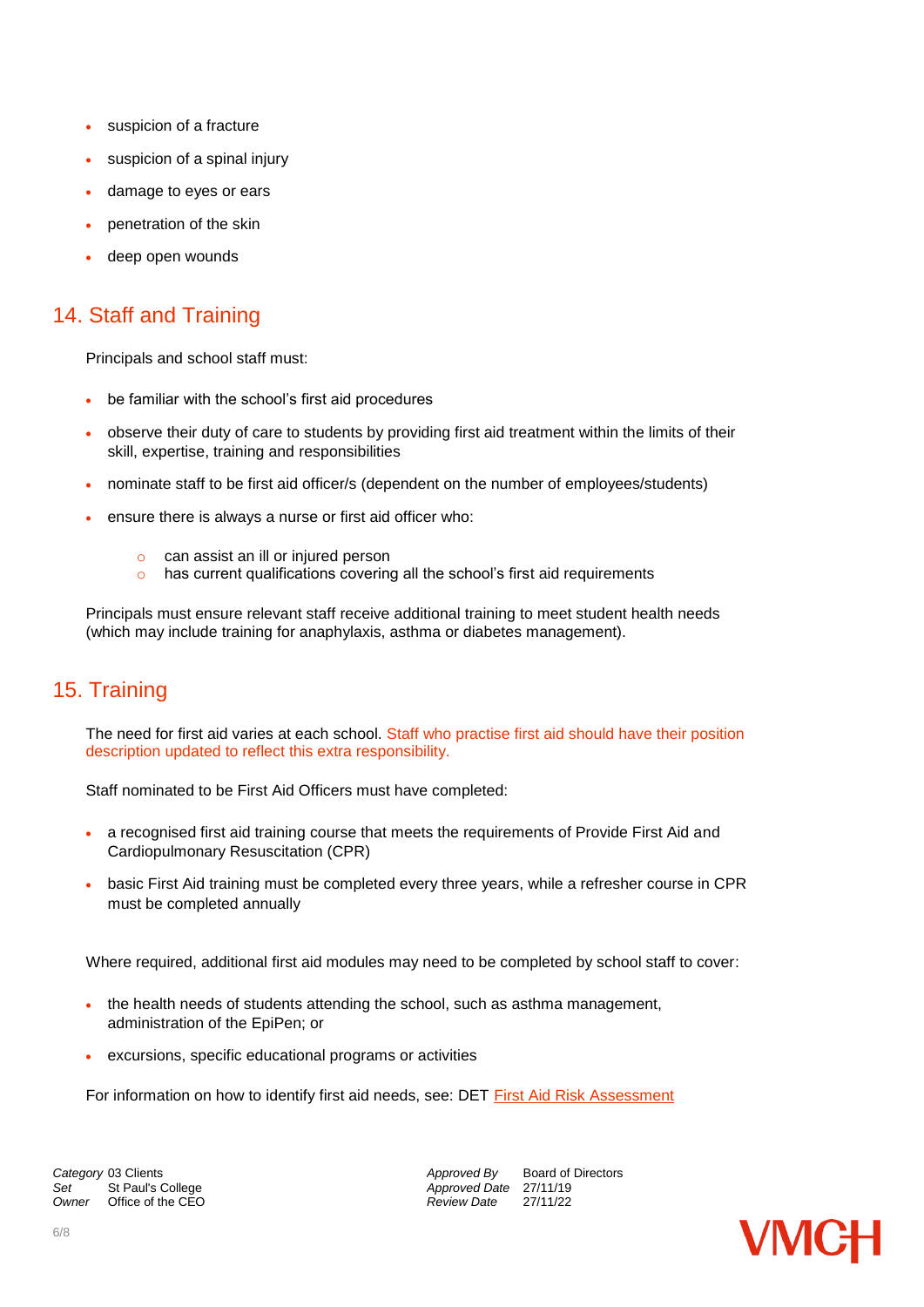## 16. First aid Kits

Schools must:

- maintain at least one major first aid kit located in the sick bay
- maintain portable first aid kits for excursions or yard duty
- store any medications separately from the first aid kit including any prescribed or nonprescribed medication provided by a student's parent/carer.

Schools are responsible for determining what items should be included in their first aid kit based on the needs of their school community. For a checklist recommending what should be included in a standard school first aid kit, as well as a portable first aid kit, use the DET First Aid Kit Contents [checklist.](http://www.education.vic.gov.au/Documents/school/principals/management/firstaidkitschecklist.docx)

## 17. Kit Contents

First aid kit contents should meet the first aid requirements of individual schools. The contents depend on:

- the number of students and staff
- nature of the activities being undertaken
- location of excursions and the activities to be undertaken.

Ambulance Victoria recommends portable first aid kits should include:

- a first aid manual of a smaller size specialised, if possible, to the activities being undertaken, such as:
	- o Emergency First Aid: A Quick Guide (St John Ambulance)
	- o First aid Notes, available from Australian Red Cross
- a copy of the DET [Concussion Recognition Tool 5](http://bjsm.bmj.com/content/bjsports/early/2017/04/26/bjsports-2017-097508CRT5.full.pdf)
- two pairs of single use nitrile gloves
- sterile saline sachets or ampoules for irrigating eyes and minor wounds
- gauze and band aids
- a resuscitation face mask
- if possible, a device to call for assistance such as mobile phone, cordless phone, or two-way radio.

## 18. First Aid Rooms

For the minimum requirements for a first aid room see St Paul's College: First Aid Room Checklist

Set St Paul's College **Approved Date** 27/11/19<br>
Owner Office of the CEO **Approved Date** 27/11/22 *Office of the CEO* 

**Category** 03 Clients *Category* 03 Clients *Approved By* Board of Directors *Approved By* Board of Directors